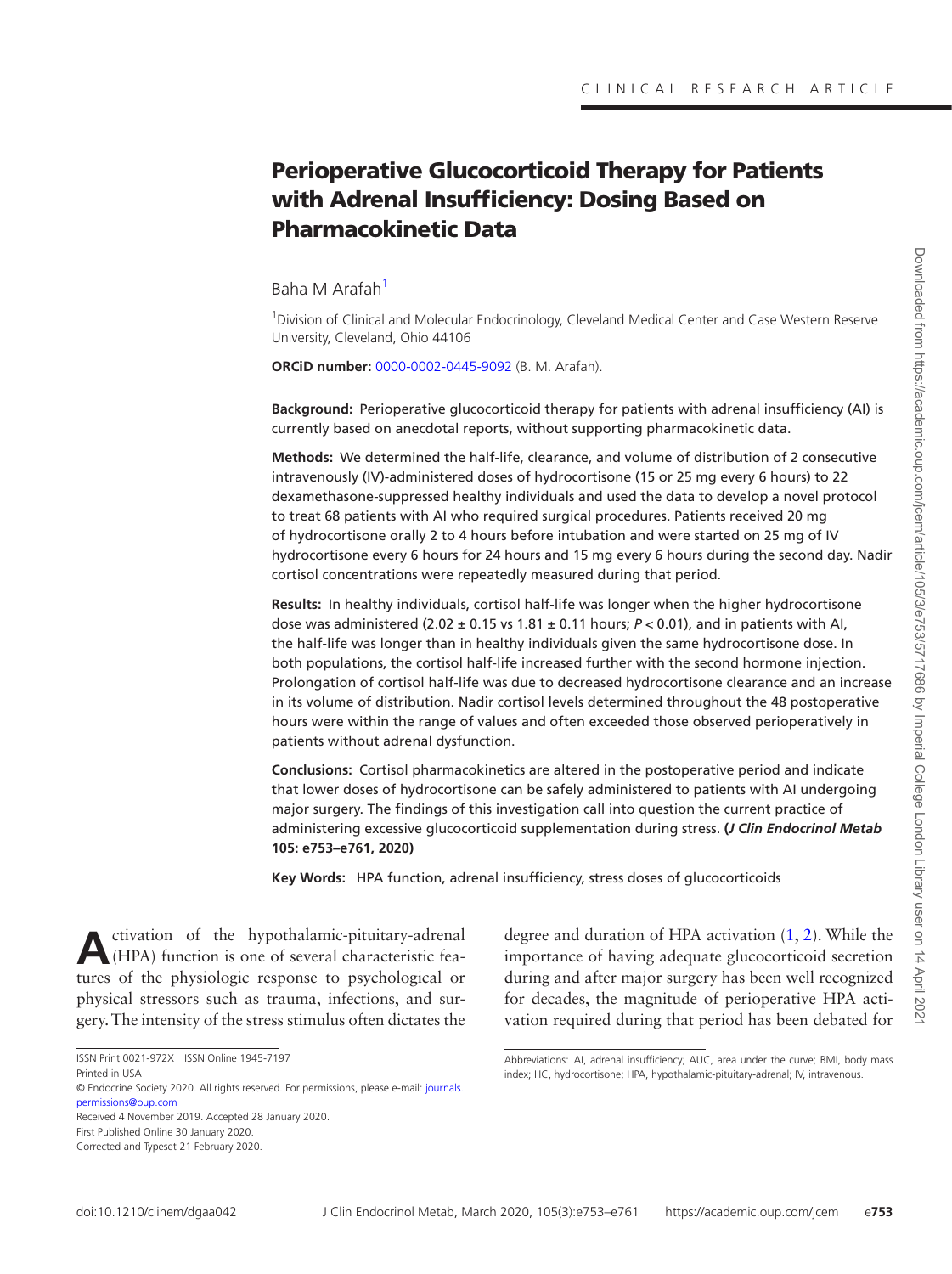years ([3](#page-7-2), [4](#page-7-3)). Glucocorticoid administration to patients with adrenal insufficiency (AI) during major surgical procedures is empiric and is based on the anecdotal experience of 2 highly publicized case reports  $(5, 6)$  $(5, 6)$  $(5, 6)$  $(5, 6)$  $(5, 6)$  without supporting pharmacodynamic data. A study conducted in adrenalectomized monkeys demonstrated that animals receiving physiologic perioperative glucocorticoid supplementation during cholecystectomy had similar outcomes to others given supraphysiological doses of the hormone [\(7\)](#page-7-6). Despite that evidence, the recommended perioperative glucocorticoid supplementation to patients with AI is empiric and is often excessive  $(8)$  $(8)$  $(8)$ . Thus, the phrase "stress dosing" has variable meaning, with some recommendations exceeding 200 mg of hydrocortisone daily ([8](#page-7-7)). Recent data showed that such doses could be associated with adverse events [\(9\)](#page-7-8).

A common and serious limitation to most published data on this topic is that all patients are treated similarly without a critical assessment of the need, or lack thereof, for glucocorticoid supplementation. This limitation is manifested by the failure to consider the cause of possible HPA impairment, such that patients receiving chronic glucocorticoids for the treatment of inflammatory diseases are managed the same way as others who have central or primary AI. An earlier study suggested using the cosyntropin-stimulated response in those on chronic glucocorticoid therapy as a guide to offering additional perioperative supplementation [\(10\)](#page-7-9). Recent data indicate that the perioperative period presents a potent stimulus for HPA activation that can be demonstrated even in patients with exogenous [\(11](#page-7-10)) or endogenous glucocorticoid excess ([12,](#page-7-11) [13](#page-7-12)). Thus, HPA activation during the perioperative period may still occur in patients receiving suppressive doses of chronic glucocorticoids. However, perioperative glucocorticoid supplementation to patients with primary or central AI caused by hypothalamic/pituitary diseases is essential, since HPA activation would not be expected in these situations.

The optimal glucocorticoid dose necessary to maintain homeostasis and prevent cardiovascular collapse during the perioperative period in patients with primary or central AI is not known. We reasoned that it would be important first to examine the perioperative HPA alterations in individuals who have normal HPA function ([11,](#page-7-10) [14\)](#page-7-13) and use that data to develop a protocol to define therapeutic goals in patients with AI undergoing major surgery. Even though one might argue that patients with AI may not need to raise their ambient cortisol concentrations to those reported in individuals with normal HPA function, we reasoned that it would be best to err on the side of safety and provide patients with AI glucocorticoids doses that closely match what others with normal HPA function achieve during and after a major surgical procedure.

In light of the unique binding characteristics of cortisol to binding proteins (transcortin and albumin), one would also need to examine the pharmacokinetics of cortisol in the circulation after single and repeated administration of different doses of the hormone.

In the current investigation, we first examined the pharmacokinetics of cortisol in dexamethasone-suppressed healthy individuals given different and multiple doses of IV hydrocortisone. We then used the accumulated set of data to design a protocol to treat patients with central or primary AI during major surgical procedures.

### **Methods**

The study examined the pharmacokinetics of hydrocortisone in 2 different settings as detailed below.

## **Hydrocortisone pharmacokinetics in dexamethasone-suppressed healthy individuals**

Twenty-two healthy individuals (12 men and 10 women) with a mean age of  $36.5 \pm 5.2$  years) were enrolled in this part of the investigation. None of the participants was receiving medications or supplements, including any form of hormonal contraceptives. The values for weight and body mass index (BMI) were  $78.7 \pm 3.1$  kg and  $27.3 \pm 1.9$  kg/ m<sup>2</sup>, respectively. Participants received 2 doses of dexamethasone, 1 mg each, given at 10 PM the night before and on the morning of the study day.

On arrival to the Research Center, participants confirmed having received the prescribed dose of dexamethasone the night before and were given the additional 1 mg of the latter glucocorticoid after a blood sample was drawn and an IV line was inserted. Participants were asked to stay relaxed and were allowed to walk around, sit, or lie in bed throughout the ensuing 12 hours. A light meal was offered approximately 3 to 4 hours after the first and second doses of hydrocortisone were administered (as will be described subsequently) and participants were allowed to drink water as needed.

One hour after arrival, volunteers were randomly assigned to receive 2 consecutive doses of either 15 or 25 mg of hydrocortisone administered IV over 10 to 20 seconds, 6 hours apart. Each injection was followed by the administration of 30 mL of saline through the indwelling catheter. Thus, 11 volunteers (6 men and 5 women) received 2 identical injections of either of the 2 assigned hydrocortisone doses at time 0 and at time 6 hours. Blood samples were drawn before each of the 2 IV injections and hourly for 6 hours thereafter. Four blood samples drawn from 4 participants throughout the 12 hours of sampling were not available. Participants were discharged after the completion of the 12-hour blood sample. Blood samples obtained from each participant were assayed the morning after the completion of the 12-hour sampling. None of participants experienced adverse events throughout the study period. In 8 participants, cortisol levels were measured every 10 minutes during the first hour of hydrocortisone injection to examine the early phase of cortisol pharmacokinetics. The goal of the latter part of the study was to determine the appropriate time points for blood sampling from patients during the perioperative period.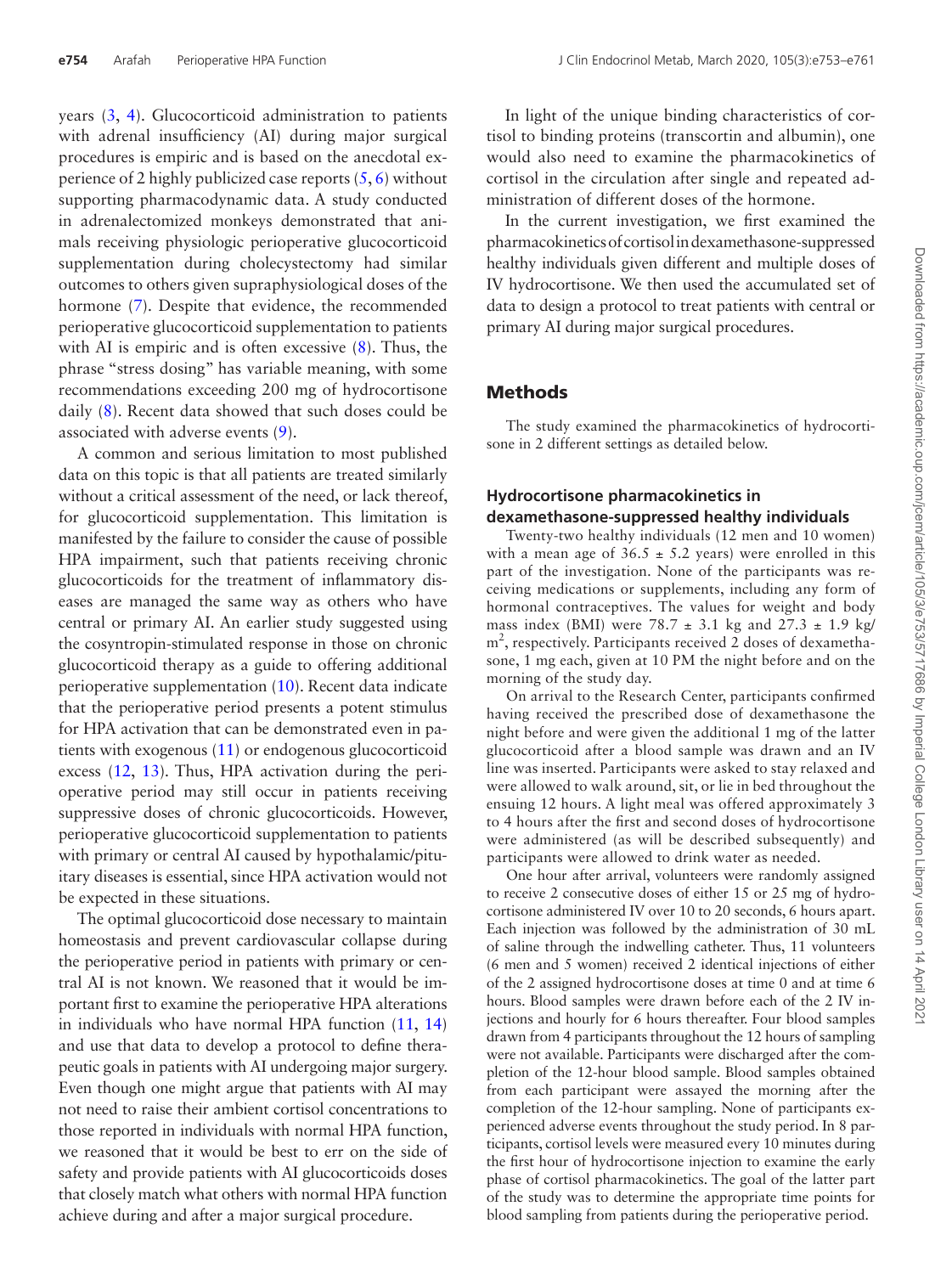#### **Perioperative cortisol pharmacokinetics in patients with AI**

Over the past 40 years, our Center has been following a large number of patients with hypopituitarism and others with primary adrenal insufficiency. From this database, we recruited 68 consecutive patients (37 men and 31 women) who were known to have documented primary  $(n = 13)$  or central  $(n = 55)$  AI who required elective surgical procedures involving general anesthesia. Enrolled patients with AI were 39 to 77 years of age  $(56 \pm 8)$  and had been on permanent and stable replacement therapeutic doses of hydrocortisone (plus fludrocortisone for those with primary disease) for over 18 months. We excluded patients receiving oral estrogen therapy and those with liver, kidney, or other diseases or conditions that can influence serum cortisol measurement, such as patients with hepatitis C and others with hypoproteinemia ([15](#page-7-14)). All patients with central AI (32 men and 23 women) had prior surgical resection of sellar/ parasellar masses, which were histologically demonstrated to be pituitary adenomas, Rathke cleft cyst, craniopharyngioma, meningioma, or autoimmune lymphocytic hypophysitis, while 12/55 received external irradiation as well. None of the 55 patients with central AI were receiving growth hormone supplementation, but 48 were on thyroxine replacement therapy. All participants were considered clinically and biochemically euthyroid. Transdermal testosterone therapy was given to 23 of the 32 men and transdermal estrogen was given to 6 of the 23 women with central AI. All patients with primary AI (5 men and 8 women) were clinically and biochemically euthyroid including 5/13 who were receiving thyroxine replacement therapy for primary autoimmune hypothyroidism. The mean weight and BMI for all patients with AI was  $94.9 \pm 8.9$  kg and  $29.3 \pm 4.1$  kg/m<sup>2</sup>, respectively.

Study participants were scheduled to have elective major surgical procedures that required general anesthesia for more than 60 minutes. These included thoracic/vascular  $(n = 21)$ , abdominal/pelvic  $(n = 20)$ , and orthopedic  $(e.g.,)$ knee, hip, or back)  $(n = 27)$  procedures. We excluded patients undergoing cardiac bypass surgery to avoid the confounding effects of rapid volume changes on serum cortisol levels. Patients were asked to take 20 mg of hydrocortisone orally on the morning of their scheduled surgery, 2 hours before arrival to the preoperative area, and those with primary AI were also asked to take their daily dose of fludrocortisone at that time as well. This plan was based on an earlier study (unpublished observation) that demonstrated that the oral administration of 20 mg of hydrocortisone to patients with AI resulted in serum cortisol levels that were > 12 μg/dL (331 nmol/L) when measured 1 to 4 hours later. Patients were clinically evaluated shortly before intubation and all confirmed having taken the recommended hydrocortisone (plus fludrocortisone for those with primary disease) 2 to 4 hours earlier.

After going through routine preparation and IV insertion, a blood sample for cortisol level determination was obtained and IV hydrocortisone therapy was initiated just before intubation. At that time, patients were started on hydrocortisone 25 mg IV every 6 hours for 24 hours followed by 15 mg of hydrocortisone every 6 hours for an additional 24 hours. Thereafter, hydrocortisone doses were adjusted as clinically necessary. Nine patients inadvertently received additional glucocorticoids and were excluded from the study. Six additional patients were discharged shortly after the first 24-hour sample was drawn. Thus, within this group, 59 patients had data from the first 24 hours (while receiving 25 mg of hydrocortisone every 6 hours) and 53 had data from the second 24 postoperative hours (while receiving 15 mg of hydrocortisone every 6 hours).

Routine postoperative care was left up to the discretion of the primary management team, while patients were clinically evaluated by the endocrine service for clinical features of AI. Fludrocortisone was re-administered to patients with primary AI when their total daily hydrocortisone dose was less than 50 mg. Blood samples were drawn for determining serum cortisol concentration at the time of intubation, before IV hydrocortisone was administered, and subsequently at 2, 4, 6, 8, 10, 12, 18, 24, 36, and 48 hours. All blood draws at these specified times were obtained before the next dose of IV hydrocortisone was administered. Blood samples in all patients were obtained within 15 minutes of the specified scheduled time. Serum cortisol levels were measured consecutively on a daily basis to ensure adequate levels were achieved in all patients. The Institutional Review Board approved all studies in healthy individuals and patients and all participants gave written informed consent.

#### **Pharmacokinetic data analysis**

For each participant enrolled in all pharmacokinetics studies, we calculated clearance, volume of distribution, and cortisol half-life using established published methods [\(16](#page-7-15)–[18\)](#page-7-16). Since serum cortisol levels change rapidly after an IV injection of the hormone, a steady state is not achieved immediately, and we therefore elected to use the samples obtained at 1 hour as our first point in determining cortisol half-life. The latter determination was based on the pharmacokinetics data obtained during the first 60 minutes after the injection as will be discussed below. To illustrate the latter feature, we determined cortisol half-life during the first 40 minutes after an injection in a subgroup of healthy individuals ([Fig. 1\)](#page-2-0). The method used to calculate various pharmacokinetic data was identical to that used by several other investigators ([16,](#page-7-15) [17\)](#page-7-17). Serum cortisol concentrations were first plotted against time to calculate



<span id="page-2-0"></span>**Figure 1.** Serum cortisol levels measured in dexamethasonesuppressed healthy individuals during the first 60 minutes following the IV injection of either 15 mg (interrupted line) or 25 mg (straight line) of hydrocortisone. In each graph, the line represents the means of the values while the whiskers represent the 95% confidence limits for the mean (upper and lower) determined at each time point. The value between the tip of the upper whisker and the bottom of the lower whisker represents the 95% confidence interval at each point. Data are shown in μg/dL (primary Y-axis) and in nmol/L (secondary Y-axis).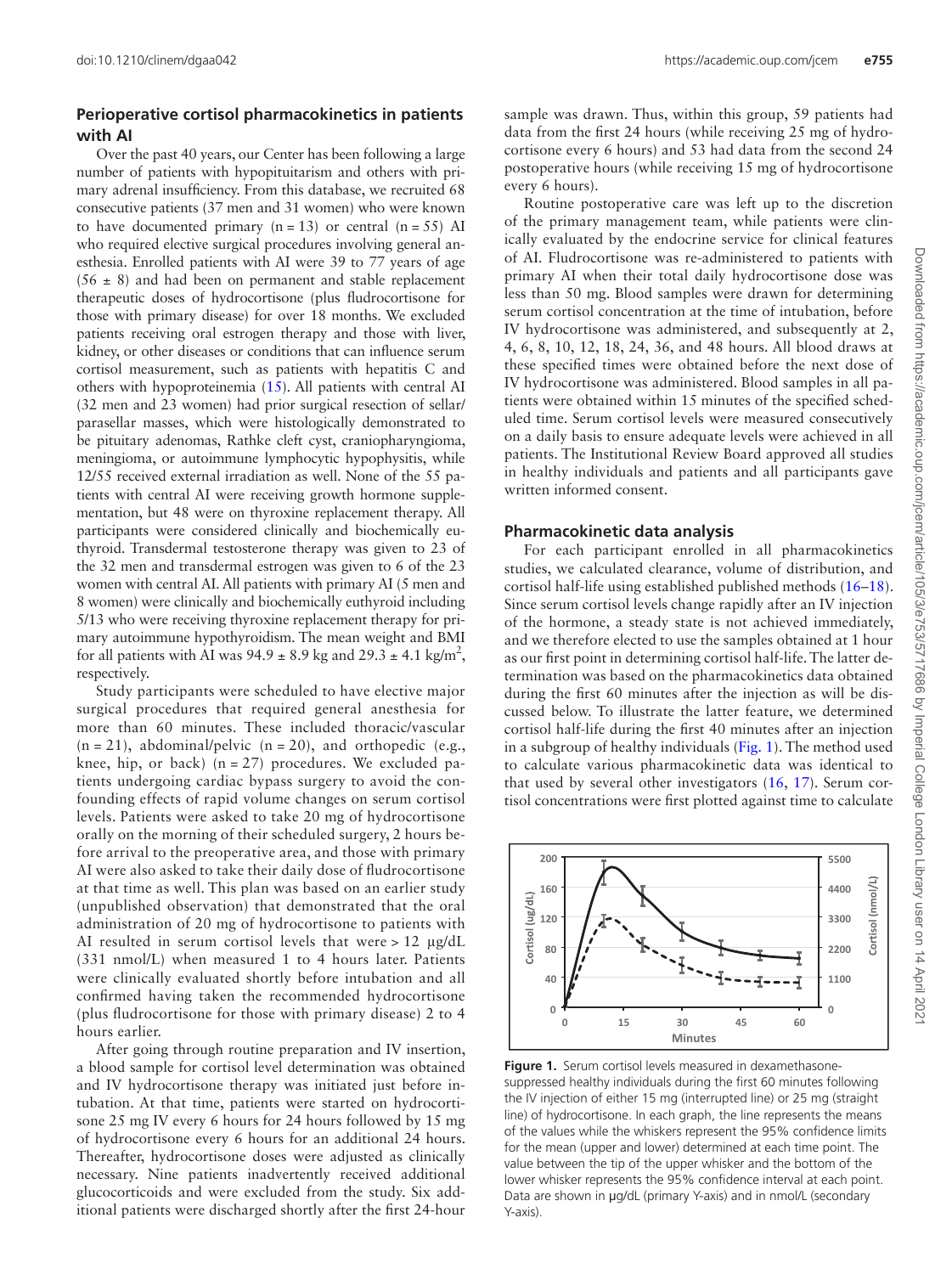the area under the curve (AUC) for each participant's data. Clearance was calculated by dividing the dose of hydrocortisone by the AUC. In addition, the natural log-transformed cortisol concentrations were also plotted against time for each participant's data. The slope of the regression line of the latter plot determined the elimination rate constant (k). In each of the latter plots, the correlation coefficients  $(r^2)$  between the natural logarithm of the cortisol concentration and time for all healthy individuals and patients were consistently over 0.90. The volume of distribution was calculated by dividing cortisol clearance by the elimination rate constant (k). The half-life was calculated by dividing  $log_e 2$  (0.693) by the elimination constant (k).

#### **Laboratory analysis**

Serum cortisol measurements were made using the direct chemiluminescent immunoassay method, using Advia Centaur XP instrument (Siemens, Malvern, PA). The lower limit of quantitation for the assay is 0.2 µg/dL. Intra-assay coefficients of variation for the lower, mid, and upper limits are 4.7, 3.9, and 2.3%, respectively. The inter-assay coefficients of variation for the lower, mid, and upper limits are 6.1, 5.2, and 4.4%, respectively. The same assay was used to determine cortisol concentrations in all samples analyzed in the study. Blood samples obtained from each healthy individuals were analyzed together the day after study completion, while those from the patients were determined consecutively on daily basis to ensure adequate cortisol levels are achieved during the perioperative period.

#### **Statistical analysis**

Data are presented as mean  $\pm$  standard deviation (SD), unless stated otherwise. The data on serum cortisol levels, volume of distribution and plasma half-life among the groups were statistically analyzed utilizing the Kruskal-Wallis test, as a nonparametric alternative to the ANOVA test. Comparisons between groups were done using the Wilcoxon rank sum test for nonparametric measurements. Categorical data were compared using chi-square  $(\chi^2)$  and Fisher exact tests. Differences were considered significant when the two-sided *P* values were less than 0.05. Bonferroni's correction factor for multiple comparisons was used as appropriate. Missing data were encountered only occasionally.

#### Results

#### **Cortisol pharmacokinetics in healthy individuals**

Serum cortisol levels measured the morning of testing were low  $\langle$  1.5  $\mu$ g/dL; 41.4  $\pm$  nmol/L) with a mean value of  $0.9 \pm 0.1$  µg/dL (24.8  $\pm$  2.8 nmol/L), indicating adequate suppression of endogenous cortisol secretion.

The decline in serum cortisol levels between the 10th and 40th minute after hydrocortisone injection was rapid and followed a mono-exponential function model as shown in [Fig. 1.](#page-2-0) Other investigators who examined the early phase of hydrocortisone pharmacokinetics ([17\)](#page-7-17) reported similar findings. The slope of the cortisol disappearance curve was less steep after the 50th minute of injection. Cortisol half-life during the 10th to the 40th minutes determined after 15 and 25 mg of hydrocortisone injections was  $19.9 \pm 4.1$  and  $24.4 \pm 3.9$  minutes, respectively. As will be discussed below, these half-life values are much shorter  $(P < 0.001)$  than those determined between the first and 6th hour. It is imperative to note that the rapid disappearance rate during the first hour of injection is primarily due to continued tissue distribution during that time.

The decline in cortisol levels after the first hour of injection followed a mono-exponential function model [\(Fig. 2\)](#page-3-0). Nadir serum cortisol levels after the first 15 mg of hydrocortisone was administered ranged from 6.4 to 16.8 µg/dL (177-464 nmol/L) and were higher (15.0- 23.2 µg/dL; 414-640 nmol/L; *P* < 0.01) after the second injection. A similar pattern of decline in serum cortisol was observed with the 25 mg dose [\(Fig. 2\)](#page-3-0) where nadir level after the first injection ranged from 15.5 to 31 µg/ dL (428-855 nmol/L) while the respective values after the second injection were higher  $( $0.01$ ) ranging from$ 22 to 38 µg/dL (607-1048 nmol/L).



<span id="page-3-0"></span>**Figure 2.** Serial measurements of serum cortisol levels obtained in dexamethasone-suppressed healthy individuals following the IV administration of 2 doses of hydrocortisone, 6 hours apart. The top panel depicts the data when 15 mg of hydrocortisone were injected IV every 6 hours while the lower panel shows serum cortisol levels when the administered dose was 25 mg every 6 hours. In each graph, the line represents the means of the values while the whiskers represent the 95% confidence limits for the mean (upper and lower) determined at each time point. The value between the tip of the upper whisker and the bottom of the lower whisker represents the 95%confidence interval at each point. Data are shown in μg/dL (primary Y-axis) and in nmol/L (secondary Y-axis).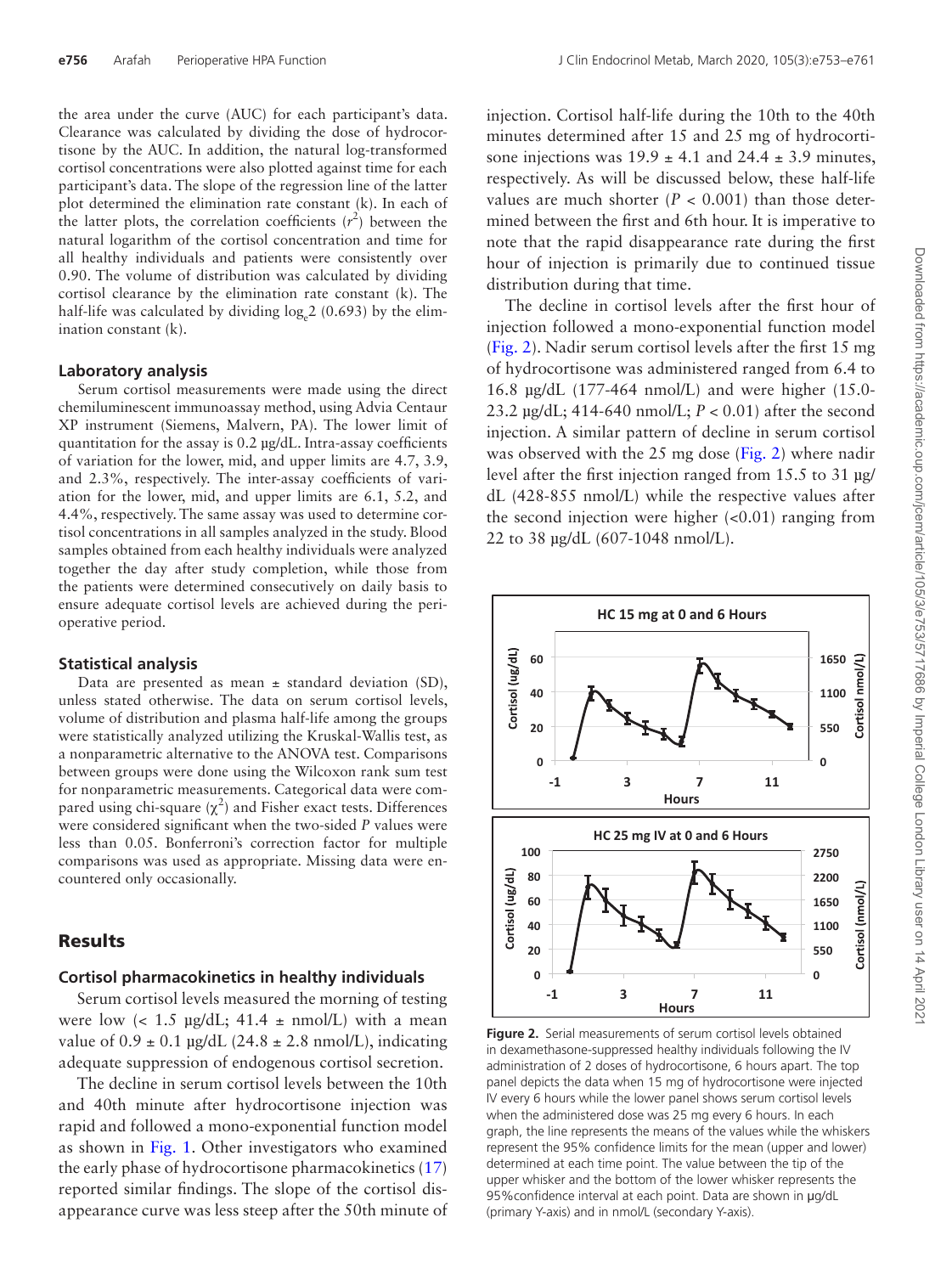|                                                   | <b>Cortisol Half-Life (Hours)</b>                      |                                                      |                                                              |  |
|---------------------------------------------------|--------------------------------------------------------|------------------------------------------------------|--------------------------------------------------------------|--|
| Condition                                         | Dexamethasone-Suppressed<br><b>Healthy Individuals</b> | <b>Patients With Adrenal</b><br><b>Insufficiency</b> | P Values Healthy<br><b>Individuals vs</b><br><b>Patients</b> |  |
| After first IV dose of<br>hydrocortisone (15 mg)  | $1.81 \pm 0.11$<br>$(1.75 - 1.87)^{c}$                 | N/A                                                  |                                                              |  |
| After second IV dose of<br>hydrocortisone (15 mg) | $2.13 \pm 0.15^a$<br>$(2.04 - 2.22)^{c}$               | N/A                                                  |                                                              |  |
| After first IV dose of<br>hydrocortisone (25 mg)  | $2.02 \pm 0.15^b$<br>$(1.92 - 2.21)^c$                 | $3.11 \pm 0.56$<br>$(2.84 - 3.34)^c$                 | P < 0.001                                                    |  |
| After second IV dose of<br>hydrocortisone (25 mg) | $2.42 \pm 0.34$ <sup>a</sup><br>$(2.22 - 2.63)^c$      | $3.61 \pm 0.49^{\circ}$<br>$(3.33 - 3.89)^c$         | P < 0.001                                                    |  |

#### <span id="page-4-0"></span>**Table 1. Cortisol Half-Life in the Circulation Under Different Conditions**

 $a<sup>a</sup> P < 0.01$  comparing the first and second dose data within the group.

 $b$   $P$  < 0.01 as compared with that determined after the first 15 mg injection.

<sup>c</sup> 95% Confidence Interval.

<span id="page-4-1"></span>**Table 2. Calculated Volume of Distribution and Clearance of Hydrocortisone Determined in Dexamethasone-Suppressed Healthy Individuals and in Patients With Adrenal Insufficiency (AI)**

|                                                                                 | <b>Healthy Individuals</b>                          |                                                         | <b>Patients</b><br>with Al                                             |  |
|---------------------------------------------------------------------------------|-----------------------------------------------------|---------------------------------------------------------|------------------------------------------------------------------------|--|
|                                                                                 | 15 <sub>mg</sub><br>Dose                            | 25 <sub>mg</sub><br><b>Dose</b>                         | 25 <sub>mg</sub><br>Dose                                               |  |
| <b>First Dose</b><br>Clearance<br>(L/hour)<br>Volume of<br>distribution<br>(L)  | $12.8 \pm 1.5$<br>$(12.0 - 13.6)$<br>$33.5 \pm 4.9$ | $116 + 24^{\circ}$<br>$(10.9 - 12.5)$<br>$34.9 \pm 7.8$ | $10.8 \pm 1.7^c$<br>$(10.3 - 11.3)$<br>58.1 $\pm$ 10.8 <sup>c</sup>    |  |
|                                                                                 | $(31.6 - 35.4)$                                     | $(31.7 - 38.1)$                                         | $(54.2 - 62.0)$                                                        |  |
| <b>Second Dose</b><br>Clearance<br>(L/hour)<br>Volume of<br>distribution<br>(L) | $11.6 \pm 2.6^b$<br>$(10.4 - 12.8)$<br>$388 + 51^a$ | $9.4 \pm 1.3^{b,d}$<br>$(8.9 - 9.9)$<br>$388 + 32^{a}$  | $8.4 \pm 1.3^{b,c}$<br>$(7.8 - 9.0)$<br>$68.6 \pm 14.0$ <sup>a,c</sup> |  |
|                                                                                 | $(35.8 - 41.8)$                                     | $(36.9 - 40.7)$                                         | $(62.7 - 73.9)$                                                        |  |

The data are presented as the mean  $\pm$  SD while the values between brackets represent the 95% confidence intervals of the mean.

<sup>a</sup>  $P$  < 0.05 compared with first dose.

<sup>b</sup> *P* < 0.001 comparing first and second dose.

 $\epsilon$  *P* < 0.001 compared with similar data in healthy individuals.

<sup>d</sup> *P* < 0.01 compared with the lower dose of hydrocortisone.

Cortisol half-life obtained after the first 25 mg dose of hydrocortisone was longer than that observed after the 15 mg dose  $(P < 0.01)$  and both values increased further  $(P < 0.01)$  after the second injection ([Table 1](#page-4-0)).

There was an increase  $(P = 0.04$  for both doses) in the volume of distribution with the second injection of the hormone that was observed for both doses used. Cortisol clearance was lower (*P* < 0.01) with the 25 mg administration compared with that observed with the lower dose. Cortisol clearance decreased  $(P < 0.001)$  after the second administration of both the 15 and the 25 mg doses. The latter decrease in clearance and the slight increase in volume of distribution of the hormone accounted for the longer cortisol half-life demonstrated after the second injection [\(Table 2](#page-4-1)).

## **Cortisol levels and pharmacokinetics in patients with AI**

**Clinical observation.** There were no adverse events observed during the perioperative period in any of the patients and all were discharged 1 to 7 days after surgery. None of the patients had symptoms or signs suggestive of AI during the perioperative period. Specifically, there were no episodes of hypotension (systolic blood pressure  $< 100$  mm Hg) in any patient during the 48 postoperative period. While most patients had a slight decline in hemoglobin, none of the patients had any major alterations in their serum electrolyte (sodium, potassium) concentrations determined 24 to 48 hours after surgery.

**Perioperative cortisol levels and pharmacokinetics in patients with AI.** Patients reported taking the prescribed 20 mg oral dose of hydrocortisone 2 to 4 (3.2  $\pm$  0.4) hours before intubation and consequently had baseline cortisol levels of  $> 12 \mu g$ / dL (>331 nmol/L). Baseline serum cortisol levels determined before the IV administration of hydrocortisone in patients with central AI (14.8  $\pm$  3.9  $\mu$ g/dL;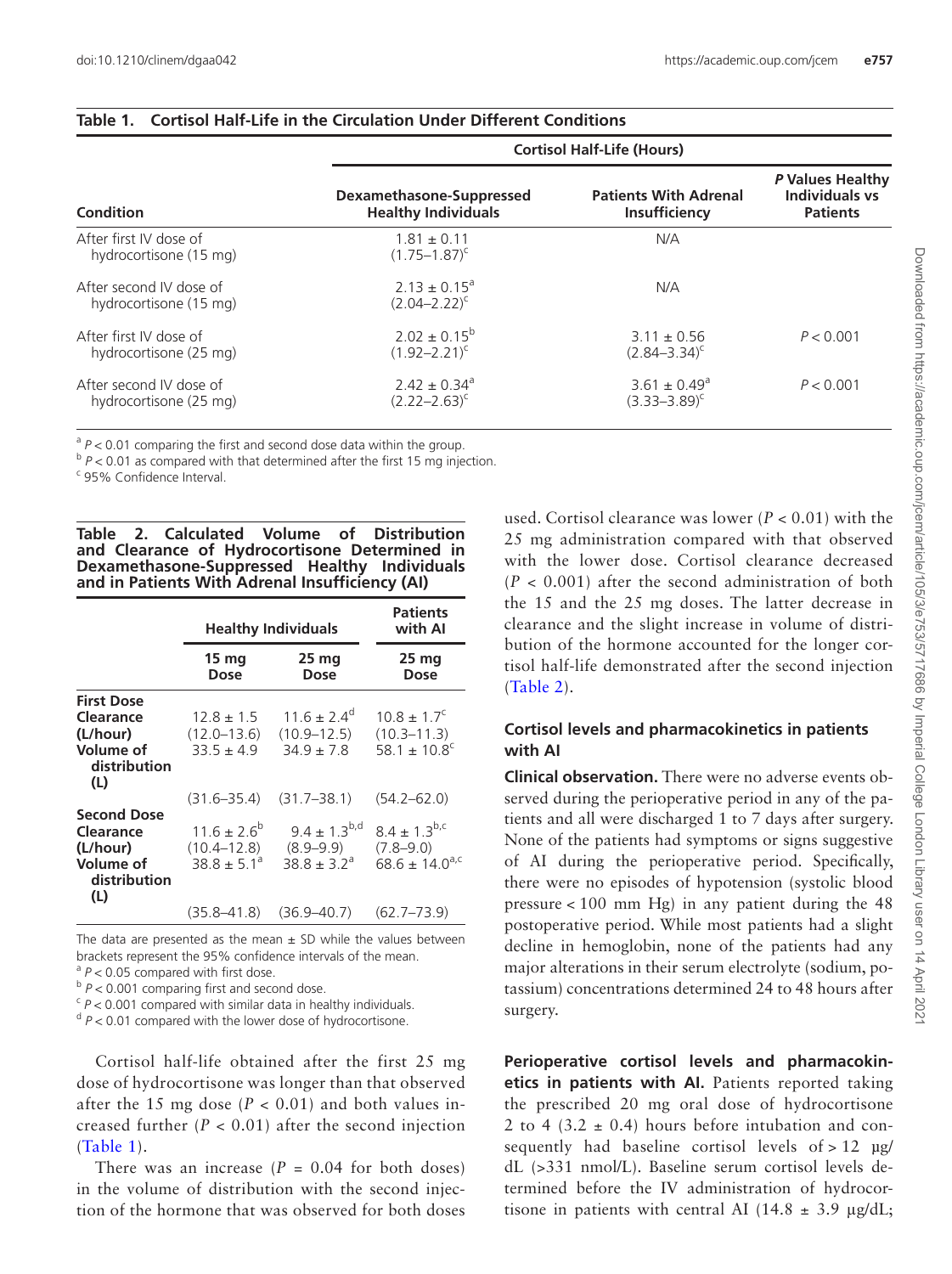

<span id="page-5-0"></span>**Figure 3.** Serial measurements of serum cortisol levels in patients with adrenal insufficiency who had major surgical procedures and who were given a fixed regimen of glucocorticoids during the first 48 postoperative hours. Patients have received a 20 mg dose of hydrocortisone orally 2 to 4 hours before the first dose of IV hydrocortisone was administered at the time of intubation. The regimen included the administration of hydrocortisone 25 mg every 6 hours for 24 hours followed by 15 mg IV every 6 hours during the second 24 hours. In each graph, the line represents the means of the values while the whiskers represent the 95% confidence limits for the mean (upper and lower) determined at each time point. The value between the tip of the upper whisker and the bottom of the lower whisker represents the 95% confidence interval at each point. Data are shown in μg/dL (primary Y-axis) and in nmol/L (secondary Y-axis).

 $408 \pm 108$  nmol/L) were similar to the values determined in those with primary disease (15.4  $\pm$  3.6 µg/dL;  $423 \pm 98.5$  nmol/L). Nadir serum cortisol levels determined 6 hours after the first 25 mg dose of hydrocortisone ranged from 16 to 34 µg/dL (441-938 nmol/L) and were higher  $(>20 \mu g/dL; 552 \text{ nmol/L})$  with subsequent injections, reaching a mean of  $32.5 \pm 8.1$  µg/  $dL(897.7 \pm 223.5 \text{ nmol/L})$  at 24 hours [\(Fig. 3\)](#page-5-0). Nadir serum cortisol levels during the second 24 hours were consistently over 22 µg/dL (607 nmol/L), with a mean nadir value of  $25.1 \pm 6.3$  µg/dL (692.5  $\pm$  173 nmol/L) at 48 hours ([Fig. 3](#page-5-0)). When analyzed separately, nadir serum cortisol levels in patients with central AI were similar  $(P > 0.08)$  to the values observed in others with primary disease determined at all time points throughout the 48 postoperative hours.

Cortisol half-life values in patients with AI after the first injection were longer  $(P < 0.001)$  than those of healthy individuals given the same hydrocortisone doses. Furthermore, the cortisol half-life after the second dose was longer than that observed during the first injection ([Table 1\)](#page-4-0), a feature similarly noted in healthy participants. The volume of distribution in patients with AI was greatly increased compared with that of healthy individuals (*P* < 0.001). Cortisol clearance was lower in patients as compared with healthy individuals given comparable doses and decreased further with the second dose of the hormone [\(Table 1](#page-4-0)), a feature that was similarly observed in healthy individuals.

#### **Discussion**

Our goal in conducting the current investigation was to design a physiologically based regimen of hydrocortisone supplementation that can be used for patients with AI during major surgical procedures. To achieve that objective, we first determined the response to surgical stress in patients with normal HPA function  $(11, 14, 19)$  $(11, 14, 19)$  $(11, 14, 19)$  $(11, 14, 19)$  $(11, 14, 19)$ and used accumulated cortisol pharmacokinetic data derived from healthy individuals to design and test the current novel protocol. The findings in healthy individuals indicate that the administration of 25 mg of hydrocortisone would provide ambient cortisolemia that would match and even exceed that observed perioperatively in patients with normal HPA function. Nadir serum cortisol levels in dexamethasone-suppressed healthy individuals after the first 15 mg dose were lower than those observed shortly after surgery in patients with normal HPA function ([11,](#page-7-10) [14](#page-7-13), [19\)](#page-7-18). These findings prompted the development of the current protocol detailed herein using 25 mg of hydrocortisone every 6 hours during the first postoperative day.

The perioperative protocol followed in the current investigation was safe and clinically effective. The oral administration of 20 mg of hydrocortisone 2 to 4 hours before intubation to patients with AI resulted in a baseline serum cortisol levels AI that is close to those observed in others with normal HPA function  $(11, 14, 19)$  $(11, 14, 19)$  $(11, 14, 19)$  $(11, 14, 19)$  $(11, 14, 19)$  $(11, 14, 19)$ and ensured that patients had adequate glucocorticoid milieu before surgery and are not at risk for having symptoms before arriving to the hospital.

This is the first study to examine cortisol pharmacokinetics in 2 different populations: healthy individuals and patients with AI. The data demonstrate that cortisol half-life increased when a larger dose was administered. This feature is consistent with a recent finding observed after resection of cortisol-secreting adenomas [\(13](#page-7-12)). In that study, we found that following resection of cortisol-secreting adenomas, cortisol half-lives were proportionate to the ambient serum cortisol levels at the time of resection  $(13)$  $(13)$  $(13)$ . While the reason for the prolongation of cortisol half-life in those with higher serum levels is not known, it is possibly due to saturation of the transmembrane transport systems of intracellular nuclear receptors.

A unique and important feature of the study was the demonstration of prolongation of cortisol half-life with repeated injections of the hormone and the resulting progressive rise in nadir cortisol level, suggesting "stacking" over time. Although the concentration of free cortisol in our study was not determined, it is predicted to be quite high in light of the known binding characteristic of cortisol to transcortin, whereby the binding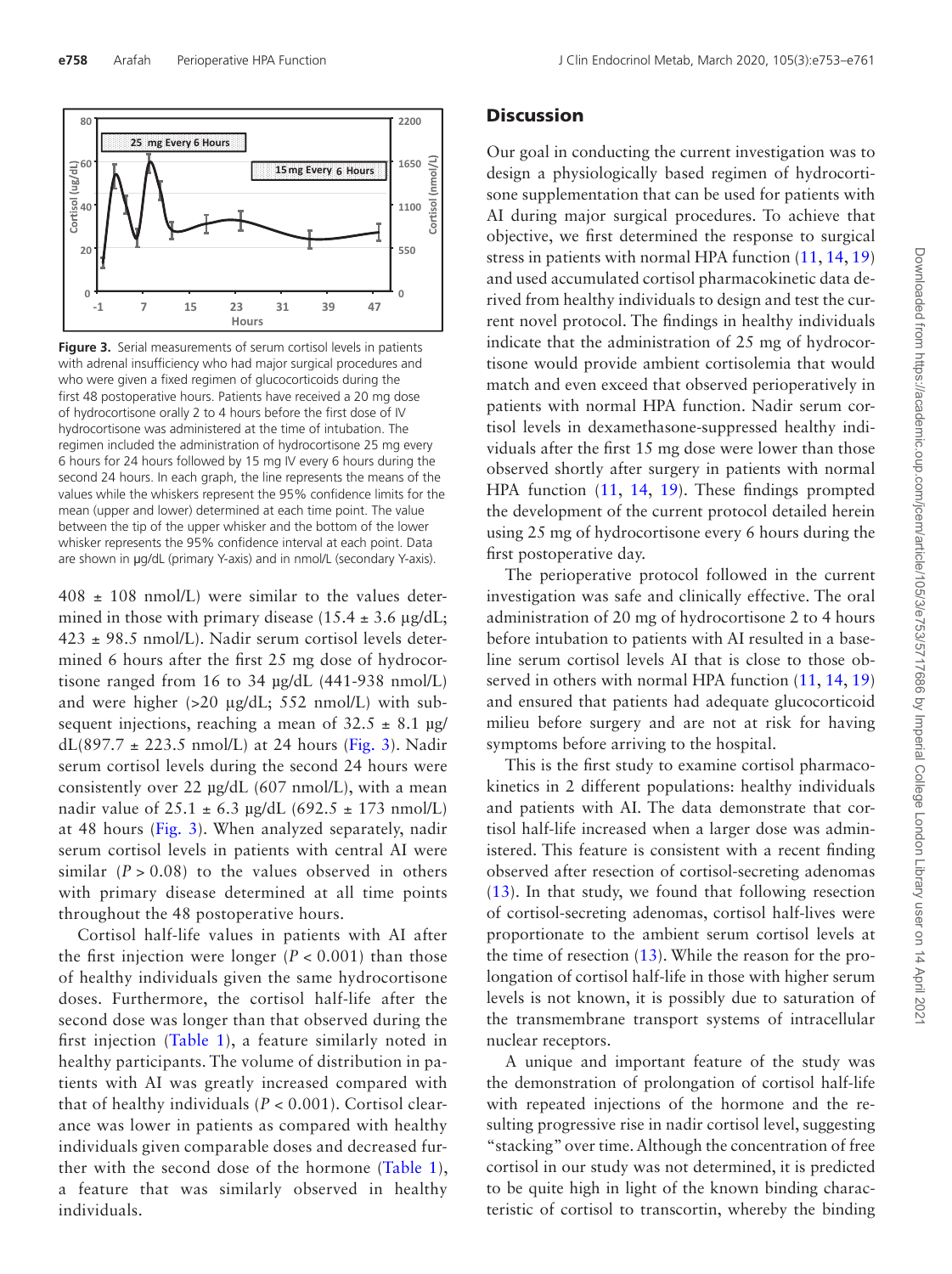sites of the latter globulin are fully saturated ([1,](#page-7-0) [20\)](#page-7-19) when the total serum cortisol concentrations reach 20 to 25 µg/dL (552-690 nmol/L)). The data showed that most measured values even at their nadir were higher than those observed when the latter binding protein is fully saturated.

The results of the current investigation suggest that the prolonged half-life of hydrocortisone is largely due to increased volume of distribution and a decrease in clearance. These 2 variables were more pronounced in patients with adrenal insufficiency. The mechanism(s) contributing to the latter alterations are unknown and need to be explored in future studies. There was a striking increase in the volume of distribution of cortisol in patients with AI during the perioperative period as compared with data from healthy individuals. Although the cause for the latter change is not clear, it is possible that the expansion of interstitial space resulting from the administration of IV fluids during that period could be an important contributing factor. Although perioperative fluid administration can vary greatly, the administered volume is often large and is commonly associated with increased subcutaneous fluid accumulation; at times it could lead to increased intravascular volume [\(21](#page-7-20)). The rationale commonly cited to explain administering large amounts of fluids perioperatively include efforts to minimize cardiovascular instability during general anesthesia, as the latter is associated with vasodilation, hypotension, and decreased sympathetic activity due to the anesthetic agents as well as narcotics  $(22, 23)$  $(22, 23)$  $(22, 23)$  $(22, 23)$ .

In investigating cortisol pharmacokinetics, some studies measured serum cortisol levels following the rapid IV administration of a single dose of the hormone ([16,](#page-7-15) [17\)](#page-7-17), while others used a constant infusion of radiolabeled hormone whereby a steady state can be achieved and the disappearance rate can be calculated [\(24](#page-8-0)). Although the former method might have some limitations, published data by different investigators showed that cortisol pharmacokinetic parameters (volume of distribution, clearance, and half-life) were quite similar when either of the 2 methods were used [\(16](#page-7-15)[–18](#page-7-16), [24](#page-8-0)[–27](#page-8-1)). In our investigation, we opted to follow the former approach as we planned to extend the studies from healthy individuals to patients in the perioperative period whereby many practical considerations limit the use of constant infusion of a tracer dose of the hormone. It is important to note that the calculated half-life of cortisol using the approach followed in the current investigation is similar to that reported by other investigators using the constant infusion method [\(21](#page-7-20)). It is quite interesting to also note that the mean calculated half-life of cortisol determined in healthy individuals enrolled in the current investigation  $(1.81 \pm 0.11 \text{ hours})$  was very similar to that  $(1.74 \pm 0.34$  hours) observed after resection of cortisol secreting adrenal adenomas [\(13](#page-7-12)) where cortisol had been in steady state for years before surgery.

The data on the first injection of hydrocortisone to healthy individuals in our study are similar to those reported earlier by others with respect to the volume of distribution, clearance, and the half-life of the hormone [\(16](#page-7-15)[–18,](#page-7-16) [24–](#page-8-0)[27](#page-8-1)). We are not aware of published data on cortisol pharmacokinetics obtained after repeated doses of the hormone. Only limited data are available on cortisol pharmacokinetics in the postoperative period [\(28](#page-8-2)). Kehlet and colleagues examined cortisol pharmacokinetics before and after surgery in only 4 patients and noted that the volume of distribution of <sup>3</sup>H- labelled cortisol increased in the postoperative period ([28](#page-8-2)). In another study involving critically ill patients, Boonen and colleagues reported a higher volume of distribution and lower clearance of IV administered hydrocortisone (100 mg) when compared with similar measures determined in healthy individuals ([29\)](#page-8-3). However, in the latter study, the reported clearance and the volume of distribution of hydrocortisone in healthy individuals were both uncharacteristically much lower than those reported by several other investigators, including our own data ([16–](#page-7-15)[18,](#page-7-16) [24–](#page-8-0)[27\)](#page-8-1). Similarly, in the latter study, the volume of distribution of IV-administered hydrocortisone to critically ill patients was also much lower than expected. The reasons for the discordance between the latter study and many others, including our own data, remain unknown.

Although some reports suggest following a weightbased approach in providing hydrocortisone replacement therapy [\(30](#page-8-4)), we elected to use a simplified dosing schedule that can be generalized. Other studies that examined hydrocortisone pharmacokinetics suggested the presence of significant interindividual variations that cannot be explained by differences in weight, age, or gender [\(31](#page-8-5)). The lack of any episode of AI indicates that the doses are clinically effective and offer sufficient perioperative coverage. Similarly, nadir serum cortisol levels in all patients at all times were > 15 μg/dL (414 nmol/L) and were also within the range of values, and often higher than those observed in others with normal HPA function. The latter included some patients who were more than 130 kg in weight.

The stacking effect noted with repeated injection of the hormone suggest that the frequency of hydrocortisone administration can be decreased to every 8 hours instead of every 6 hours after the first 24 postoperative hours. Although the current investigation examined glucocorticoid replacement in patients with AI in a specific setting (perioperative period), we believe that the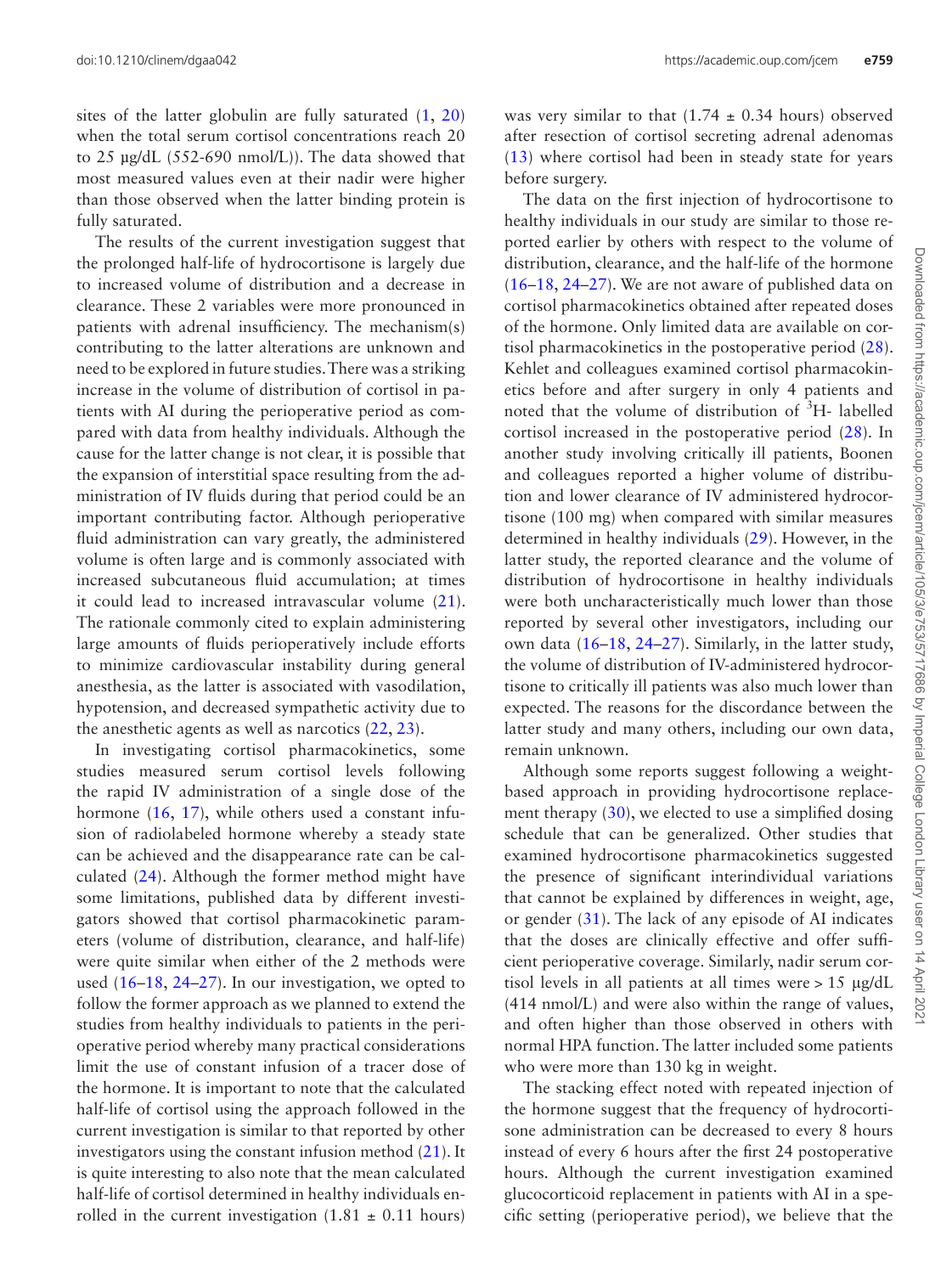dosing schedule proposed and used in our study will likely be as appropriate for other stressful events such as trauma and acute and chronic critical illnesses. The latter assertion is based on measurements of serum cortisol levels in a large population of patients with critical illness [\(1](#page-7-0)). Additional studies are needed to confirm the latter assessment.

In summary, this study provides data detailing the pharmacokinetics of hydrocortisone when different and multiple doses are administered to healthy individuals and others with AI. The data demonstrate that a longer cortisol half-life is observed when larger doses are administered and also when the same dose is repeatedly administered, indicating some stacking effect. The regimen detailed herein provides ambient serum cortisol concentrations that were similar and even higher than those achieved in patients with normal HPA function who had similar procedures. The results of the study call into question the practice of unnecessarily administering excessive doses of hydrocortisone to patients with AI during stressful events such as surgical procedures.

## Acknowledgments

The author acknowledges the invaluable help provided by training fellows over the years who participated in the management of the participating patients and in data collection. The author wishes to thank Dr. Faramarz Ismail-Beigi for his critical review of the manuscript.

*Financial Support:* Local departmental support.

# Additional Information

*Correspondence and Reprint Requests:* Baha M. Arafah, M.D., Division of Clinical and Molecular Endocrinology, University Hospitals-Cleveland Medical Center, 11100 Euclid Avenue, Cleveland, Ohio 44106. Email: baha.arafah@case.edu.

*Disclosure Summary:* The author has nothing to disclose.

*Data availability:* All data generated or analyzed during this study are included in this published article or in the data repositories listed in References.

## References

- <span id="page-7-0"></span>1. Arafah BM. Hypothalamic pituitary adrenal function during critical illness: limitations of current assessment methods. *J Clin Endocrinol Metab.* 2006;**91**(10):3725–3745.
- <span id="page-7-1"></span>2. Chernow B, Alexander HR, Smallridge RC, et al. Hormonal responses to graded surgical stress. *Arch Intern Med.* 1987;**147**(7):1273–1278.
- <span id="page-7-2"></span>3. Kehlet K. A rational approach to dosage and preparation of parenteral glucocorticoid substitution therapy during surgical procedures. *Acta Anaesthesiol Scand.* 1975;**19(4)**:260–264.
- <span id="page-7-3"></span>4. Salem M, Tainsh RE Jr, Bromberg J, Loriaux DL, Chernow B. Perioperative glucocorticoid coverage. A reassessment 42 years after emergence of a problem. *Ann Surg.* 1994;**219**(4):416–425.
- <span id="page-7-4"></span>5. Fraser CG, Preuss FS, Bigford WD. Adrenal atrophy and irreversible shock associated with cortisone therapy. *J Am Med Assoc.* 1952;**149**(17):1542–1543.
- <span id="page-7-5"></span>6. Lewis L, Robinson RF, Yee J, Hacker LA, Eisen G. Fatal adrenal cortical insufficiency precipitated by surgery during prolonged continuous cortisone treatment. *Ann Intern Med.* 1953;**39**(1):116–126.
- <span id="page-7-6"></span>7. Udelsman R, Ramp J, Gallucci WT, et al. Adaptation during surgical stress. A reevaluation of the role of glucocorticoids. *J Clin Invest.* 1986;**77**(4):1377–1381.
- <span id="page-7-7"></span>8. Bornstein SR, Allolio B, Arlt W, et al. Diagnosis and treatment of primary adrenal insufficiency: an endocrine society clinical practice guideline. *J Clin Endocrinol Metab.* 2016;**101**(2):364–389.
- <span id="page-7-8"></span>9. Sprung CL, Annane D, Keh D, et al.; CORTICUS Study Group. Hydrocortisone therapy for patients with septic shock. *N Engl J Med.* 2008;**358**(2):111–124.
- <span id="page-7-9"></span>10. Kehlet H, Binder C. Value of an ACTH test in assessing hypothalamic-pituitary-adrenocortical function in glucocorticoidtreated patients. *Br Med J.* 1973;**2**(5859):147–149.
- <span id="page-7-10"></span>11. El-Sibai K, Rajpal A, Al-Aridi R, Selman WR, Arafah BM. The impact of peri-operative dexamethasone administration on the normal hypothalamic pituitary adrenal response to major surgical procedures. *Endocrine.* 2017;**58**(1):134–142.
- <span id="page-7-11"></span>12. El Asmar N, Rajpal A, Selman WR, Arafah BM. The value of perioperative levels of ACTH, DHEA, and DHEA-S and tumor size in predicting recurrence of cushing disease. *J Clin Endocrinol Metab.* 2018;**103**(2):477–485.
- <span id="page-7-12"></span>13. Khawandanah D, ElAsmar N, Arafah BM. Alterations in hypothalamic-pituitary-adrenal function immediately after resection of adrenal adenomas in patients with Cushing's syndrome and others with incidentalomas and subclinical hypercortisolism. *Endocrine.* 2019;**63**(1):140–148.
- <span id="page-7-13"></span>14. Cheres AF, ElAsmar N, Rajpal A, Selman WR, Arafah BM. Perioperative hypothalamic pituitary adrenal function in patients with silent corticotroph adenomas. *Pituitary.* 2017;**20**(4):471–476.
- <span id="page-7-14"></span>15. Bansal V, El Asmar N, Selman WR, Arafah BM. Pitfalls in the diagnosis and management of Cushing's syndrome. *Neurosurg Focus.* 2015;**38**(2):1-11.
- <span id="page-7-15"></span>16. Derendorf H, Möllmann H, Barth J, Möllmann C, Tunn S, Krieg M. Pharmacokinetics and oral bioavailability of hydrocortisone. *J Clin Pharmacol.* 1991;**31**(5):473–476.
- <span id="page-7-17"></span>17. Tunn S, Möllmann H, Barth J, Derendorf H, Krieg M. Simultaneous measurement of cortisol in serum and saliva after different forms of cortisol administration. *Clin Chem.* 1992;**38**(8 Pt 1):1491–1494.
- <span id="page-7-16"></span>18. Hamitouche N, Comets E, Ribot M, Alvarez JC, Bellissant E, Laviolle B. Population pharmacokinetic-pharmacodynamic model of oral fludrocortisone and intravenous hydrocortisone in healthy volunteers. *AAPS J.* 2017;**19**(3):727–735.
- <span id="page-7-18"></span>19. El Asmar N, El-Sibai K, Al-Aridi R, Selman WR, Arafah BM. Postoperative Sellar Hematomas after pituitary surgery: clinical and biochemical characteristic. *European J Endocrinology* 2016;**174**:573–582.
- <span id="page-7-19"></span>20. Brien TG. Human corticosteroid binding globulin. *Clin Endocrinol.* 1981;**14**(2):193–212.
- <span id="page-7-20"></span>21. Lowell JA, Schifferdecker C, Driscoll DF, Benotti PN, Bistrian BR. Postoperative fluid overload: not a benign problem. *Crit Care Med.* 1990;**18**(7):728–733.
- <span id="page-7-21"></span>22. Holte K, Sharrock NE, Kehlet H. Pathophysiology and clinical implications of peri-operative fluid excess. *Brit J Anaesthesia* 2002;**89**:622–633.
- <span id="page-7-22"></span>23. Doherty M, Buggy DJ. Intraoperative fluids: how much is too much? *Br J Anaesth.* 2012;**109**(1):69–79.